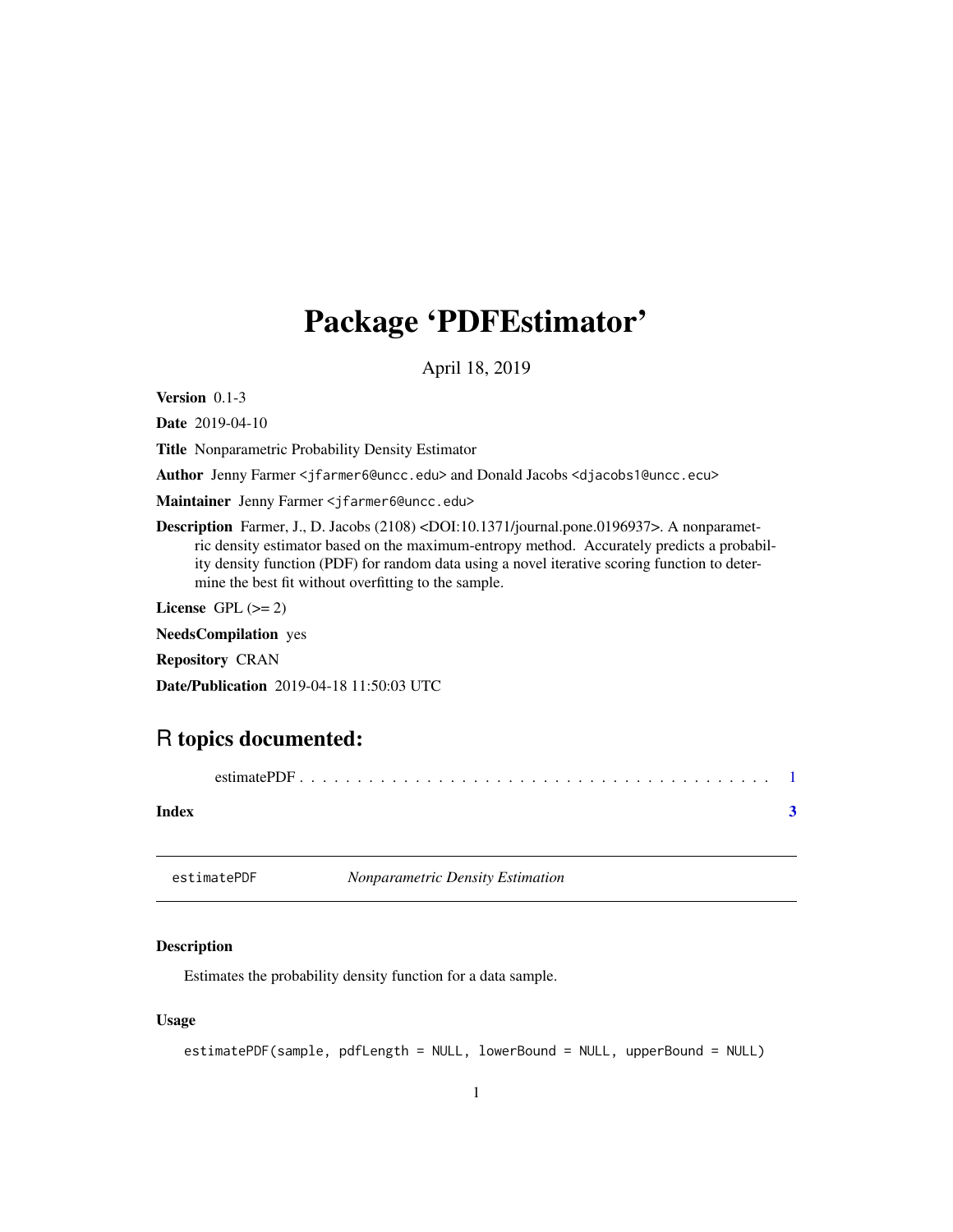#### Arguments

| sample     | the data sample from which to calculate the density estimate                                                                                                                                  |
|------------|-----------------------------------------------------------------------------------------------------------------------------------------------------------------------------------------------|
| pdfLength  | the desired length of the estimate returned. Default value is calculated based on<br>sample length. Overriding this calculation can increase or decrease the resolu-<br>tion of the estimate. |
| lowerBound | the lower bound of the PDF, if known. Default value is calculated based on the<br>range of the data sample.                                                                                   |
| upperBound | the upper bound of the PDF, if known. Default value is calculated based on the<br>range of the data sample.                                                                                   |

#### Details

A nonparametric density estimator based on the maximum-entropy method. Accurately predicts a probability density function (PDF) for random data using a novel iterative scoring function to determine the best fit without overfitting to the sample.

#### Value

| x        | estimated range of density data                                                                                                               |
|----------|-----------------------------------------------------------------------------------------------------------------------------------------------|
| pdf      | estimated probability density function                                                                                                        |
| cdf      | estimated cummulative density function                                                                                                        |
| sqr      | scaled quantile residual. Provides a sample-size invariant measure of the fluctu-<br>ations in the estimate.                                  |
| lagrange | lagrange multipliers. Can be used to reproduce the expansions for an analytical<br>solution.                                                  |
|          | failed Solution returns true if the pdf calculated is not considered an acceptable estimate of the<br>data according to the scoring function. |

#### Author(s)

Jenny Farmer, Donald Jacobs

#### References

Farmer, J. and D. Jacobs (2018). "High throughput nonparametric probability density estimation." PloS one 13(5): e0196937.

#### Examples

#Estimates a normal distribution with 100 sample points using default parameters

```
sampleSize = 1000
sample = rnorm(sampleSize, 0, 1)
dist = estimatePDF(sample)
plot(dist$x, dist$pdf)
```